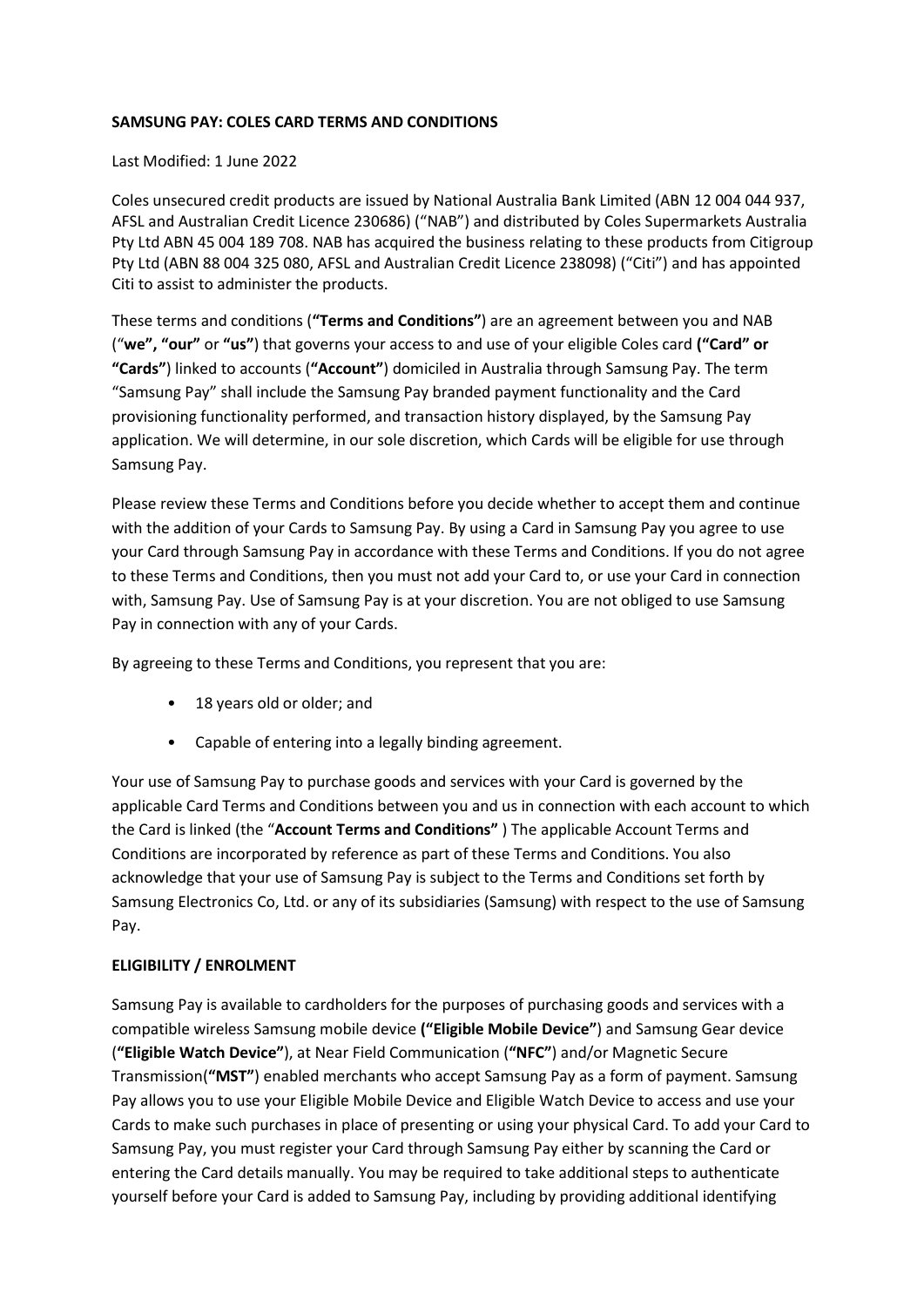information, Online Authorisation Code (OAC) which will be sent to you via SMS on your registered mobile number with us. By adding your Card to Samsung Pay, you will be allocated a unique numerical identifier different from your Card number ("**Token"**) which will enable you to make purchases and receive refunds through Samsung Pay. This Token will also be known as a Digital Card Number. Due to the manner in which Samsung Pay operates, you may need to present your Eligible Mobile Device or Eligible Watch Device at a merchant when you return an item purchased using Samsung Pay on such Eligible Device or Eligible Watch Device.

## **USE OF YOUR COLES CARD THROUGH SAMSUNG PAY**

Purchases you make with Samsung Pay using your Card are governed by the Account Terms and Conditions. Please review the Account Terms and Conditions for important information on your rights and responsibilities when making purchases. If your Eligible Mobile Device or Eligible Watch Device is lost or stolen, your biometric information such as your fingerprint identity on your Eligible Mobile Device or other passcode on your Eligible Mobile Device or Eligible Watch Device is compromised or Card has been used through Samsung Pay without your permission, you must notify us immediately. If you fail to notify us without delay, you may be liable for part or all of the losses in connection with any unauthorised use of your Card in connection with Samsung Pay as further set out in your Account Terms and Conditions.

You acknowledge that your Eligible Mobile Device can be used to make purchases using Samsung Pay without unlocking the Eligible Mobile Device however you will still be required to authorise any Samsung Pay transaction with your biometric information such as fingerprint identity or passcode.

You agree and acknowledge that the transaction history displayed in Samsung Pay in connection with use of your Card in Samsung Pay solely represents our authorisation of your Samsung Pay transaction and does not reflect any post authorisation activity, including but not limited to clearing, settlement, foreign currency exchange, reversals, returns or chargebacks. Accordingly, the purchase amount, currency, and other details for your Samsung Pay transaction history in connection with use of your Card in Samsung Pay may not match the transaction amount that ultimately clears, settles, and posts to your Account's statement. You will remain liable to us for the amounts set out on your statements.

We currently do not impose a fee for using your Card through Samsung Pay but we reserve the right to impose a fee in the future. Your telecommunications carrier or provider may impose webenablement, data usage or text messaging fees or other charges for your use of Samsung Pay.

As a condition to using your Card in connection with Samsung Pay, you consent to receiving from us notifications and automatically dialled calls or text messages on your Eligible Mobile Device, including at the Eligible Mobile Device phone number you provide. If at any time you revoke this consent, we may suspend or cancel your ability to use your Cards in connection with Samsung Pay.

Devices modified contrary to the manufacturer's software or hardware guidelines, including by disabling hardware or software controls, sometimes referred to as jail breaking, are not Eligible Mobile Devices or Eligible Watch Devices. You acknowledge that the use of a modified device to use your Card in connection with Samsung Pay is expressly prohibited, constitutes a violation of these Terms and Conditions, and is grounds for us to deny your access to your Cards through Samsung Pay.

### **AUTHORISATION TO COLLECT AND SHARE DATA**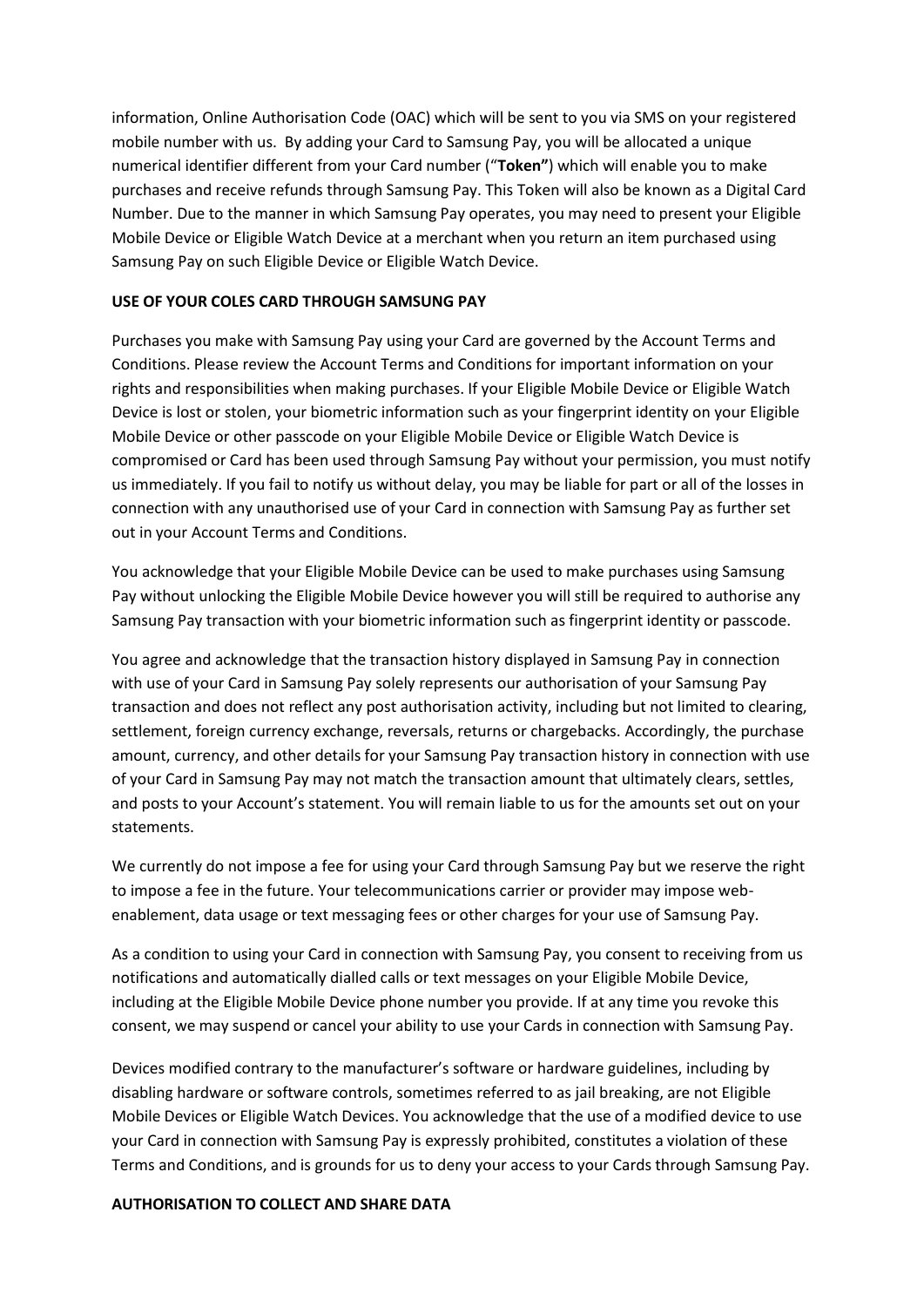You acknowledge that (i) Samsung Electronics Australia ("**Samsung"**), the provider of Samsung Pay technology that supports the Cards in Samsung Pay, as well as Samsung sub-contractors, agents, and affiliates, and (ii) the applicable payment network branded on your Card (e.g., MasterCard International Incorporated and its affiliate Maestro, or Visa, U.S.A., Inc. and its affiliate Interlink) as well as such networks sub-contractors, agents, and affiliates, will have access to certain details of your transactions made with merchants via use of your Cards through Samsung Pay. You acknowledge that the use and disclosure of any personal information provided by you directly to Samsung, the applicable payment network branded on your Card, or other third parties supporting Samsung Pay, will be governed by that party's privacy policy.

## **MERCHANT RELATIONSHIPS AND DISCLAIMERS**

Merchants may present to you certain discounts, rebates or other benefits (e.g. free shipping) (Offers) in Samsung Pay. Such Offers are subject to certain terms and conditions and may change at any time without notice to you. We will not be liable for any loss or damage as a result of any interaction between you and a merchant with respect to such Offers. Subject to applicable law and your Account Terms and Conditions, all matters, including delivery of goods and services, returns, and warranties, are solely between you and the applicable merchants. You acknowledge that we do not endorse or warrant the merchants that are accessible through Samsung Pay or the Offers that they provide.

# **CHANGES TO PARTICIPATION IN SAMSUNG PAY AND TERMS AND CONDITIONS**

Subject to applicable law, at any time we may (i) terminate your use of Cards in connection with Samsung Pay, (ii) modify or suspend the type or dollar amounts of transactions allowed using Cards in connection with Samsung Pay, (iii) change a Cards eligibility for use with Samsung Pay and (iv) change the Card authentication process.

We can change these terms by giving you notice as set out below. Any changes will not increase your liability for transactions already conducted using your card in Samsung Pay.

We may make changes required to immediately restore or maintain the security of a system or individual facility without prior notice. We will notify you of such changes as soon as practicable.

Otherwise, we will give you 30 days' prior written notice of any changes which:

- impose or increase our charges relating solely to the use of your Card in Samsung Pay;
- increase your liability for losses relating to transactions conducted using your Card in Samsung Pay; or
- Impose, remove or change your daily transaction limit or other periodical transaction limit applying to the use of your Card in Samsung Pay.

We may make any other changes to the terms applying to the use of your Card in Samsung Pay by notifying you before the change takes place.

### **SECURITY AND YOUR LIABILITY**

Any person who can unlock your Samsung Device may be able to make transactions using your Card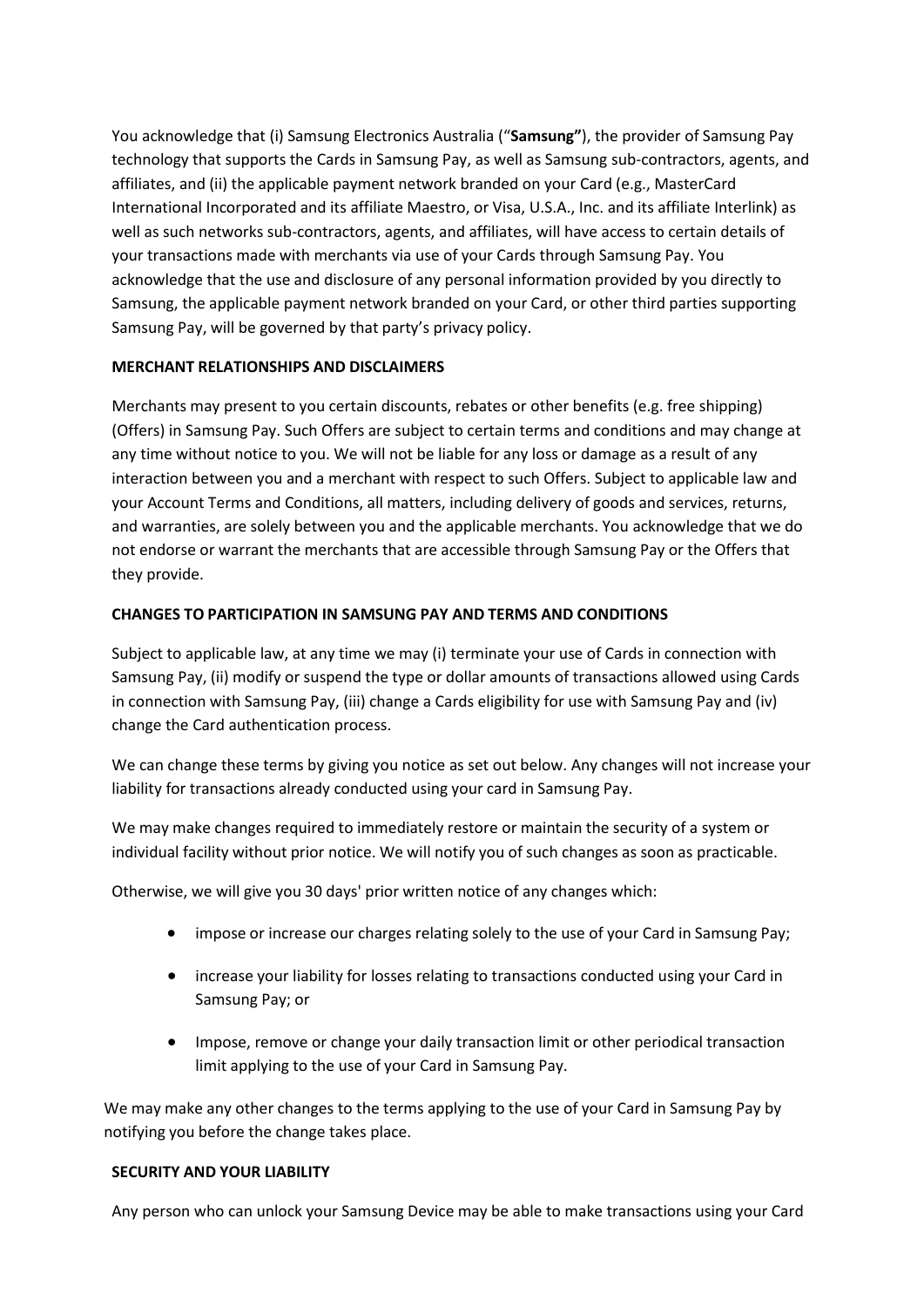registered in Samsung Pay. Allowing sign-in using biometric information saved on your phone, such as Fingerprint sign-in, means that any person's biometric information saved on your mobile device, now or in the future, can access your Card in Samsung Pay. Accordingly, you must not activate signin using biometric information if you have any other person's biometric information saved on your device at any time. If you do so, or you share your passcode with any other person, you are taken to have authorised that person to transact on your account using Samsung Pay. This means that any Samsung Pay transaction initiated by that person using biometric information or passcode will be authorised by you and the Account Terms which deal with unauthorised transactions will not apply.

If you register your Card for Samsung Pay, you are responsible for ensuring that:

- the Samsung Pay wallet is not shared with anyone and is used only by you;
- you keep the passcode for your Eligible Mobile Device or Eligible Watch Device in the same way as you would a banking password or PIN secure, including by:
	- o not sharing it with anyone;
	- $\circ$  not carrying a record of it with the Eligible Mobile Device or Eligible Watch Device or anything liable to be stolen with an Eligible Mobile Device or Eligible Watch Device (unless a reasonable effort is made to protect the security of it);
	- o not choosing a passcode that can be guessed, such as your date of birth or a recognisable part of your name; and
- you must keep your Eligible Mobile Device or Eligible Watch Device safe and secure (including by locking it when not in use or when it is unattended and by installing up-todate anti-virus software on it) and remove any Cards from the Eligible Mobile Device or Eligible Watch Device before disposing of the Eligible Mobile Device.
- No other person saves their biometric information, such as their fingerprint, on your Eligible Mobile Device or Eligible Watch Device if the biometric information can be used to grant access to your device and use your Cards.

At any time, you can delete or suspend your Card from Samsung Pay and any Additional Cardholder can delete or suspend their Card from Samsung Pay. You cannot suspend the use of an Additional Cardholder's Card in Samsung Pay, but you can suspend or close the Card of the Additional Cardholder by calling 1300 306 397 (24 hours a day). Please call us immediately on 1300 306 397 (24 hours a day) if:

- your Samsung device is lost or stolen;
- your Samsung device's mobile service is suddenly disconnected without your permission (which may indicate you have been subject to mobile phone porting); or
- you suspect a security breach in relation to your Eligible Mobile Device or Eligible Watch Device or Samsung Pay or that an unauthorised person has used your passcode, Card PIN oryour other credentials to access Samsung Pay.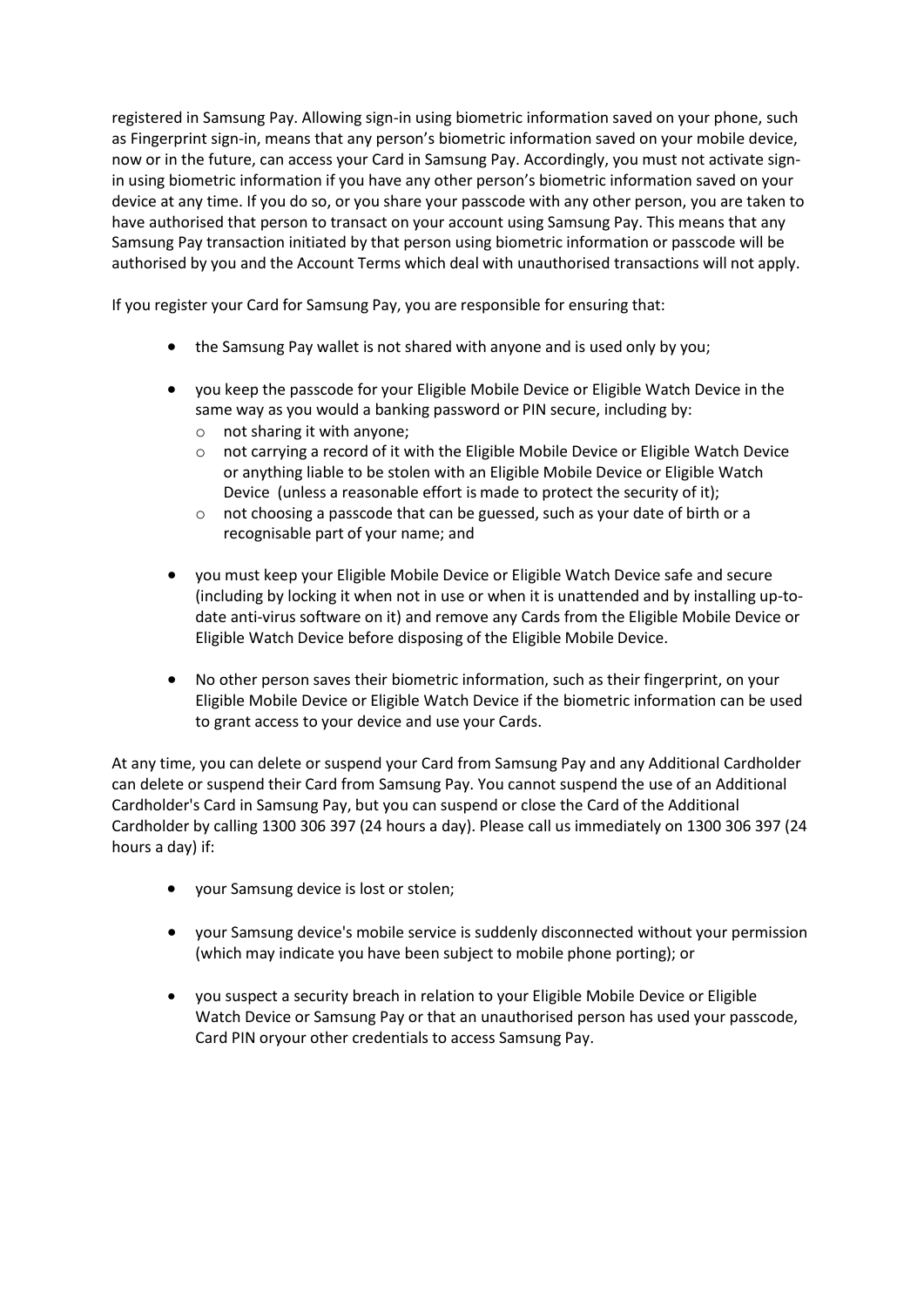Generally, subject to protections under the ePayments Code described in those terms, you are liable for unauthorised transactions conducted using Samsung Pay.

## **INTELLECTUAL PROPERTY**

All intellectual property rights including all patents, trade secrets, copyrights, trademarks and moral rights (Intellectual Property Rights) in Samsung Pay (including text, graphics, software, photographs and other images, videos, sound, trademarks and logos) are owned either by Samsung, us, our licensors or third parties. Nothing in these Terms and Conditions gives you any rights in respect of any intellectual property owned by Samsung, us, our licensors or third parties and you acknowledge that you do not acquire any ownership rights by adding your Card to, or using your Card in connection with, Samsung Pay.

# **DISCLAIMERS OF WARRANTY**

Samsung Pay is provided by Samsung and without warranty from us. You acknowledge and agree that from time to time, your use of your Card in connection with Samsung Pay may be delayed, interrupted or disrupted for an unknown period of time for reasons we cannot control. Neither we nor our affiliates will be liable for any claim arising from or related to use of your Card through Samsung Pay due to such delay, interruption, disruption or similar failure.

You acknowledge that we are not party to the Terms and Conditions for Samsung Pay between you and Samsung and we do not own and are not responsible for Samsung Pay. We are not providing any warranty for Samsung Pay. We are not responsible for maintenance or other support services for Samsung Pay and shall not be responsible for any other claims, losses, liabilities, damages, costs or expenses with respect to Samsung Pay, including, without limitation, any third party product liability claims, claims that Samsung Pay fails to conform to any applicable legal or regulatory requirement, claims arising under consumer protection or similar legislation, and claims with respect to intellectual property infringement. Any inquiries or complaints relating to the use of Samsung Pay, including those pertaining to Intellectual Property Rights, must be directed to Samsung.

We do not recommend, endorse or make any representation or warranty of any kind regarding the performance or operation of your Eligible Mobile Device or Eligible Watch Device. You are responsible for the selection of an Eligible Mobile Device or Eligible Watch Device and for all issues relating to the operation, performance and costs associated with such Eligible Mobile Device or Eligible Watch Device.

# **LIMITATION OF LIABILITY**

To the maximum extent permitted by applicable law, in no event shale we, our processors, suppliers, or licensors (or their respective affiliates, agents, directors, and employees)be liable for any direct, indirect, punitive, incidental, special, consequential, or exemplary damages, including without limitation damages for loss of profits, goodwill, use, data, or other intangible losses, that result from the use of, inability to use, or unavailability of Samsung Pay, including your use of your Card in connection with Samsung Pay.

To the maximum extent permitted by applicable law, we, our processors, suppliers, and licensors (and their respective affiliates, agents, directors, and employees) assume no liability or responsibility for any (i) errors, mistakes, or inaccuracies of content, (ii) personal injury or property damage, of any nature whatsoever, resulting from your access to or use of Samsung Pay, including your use of your